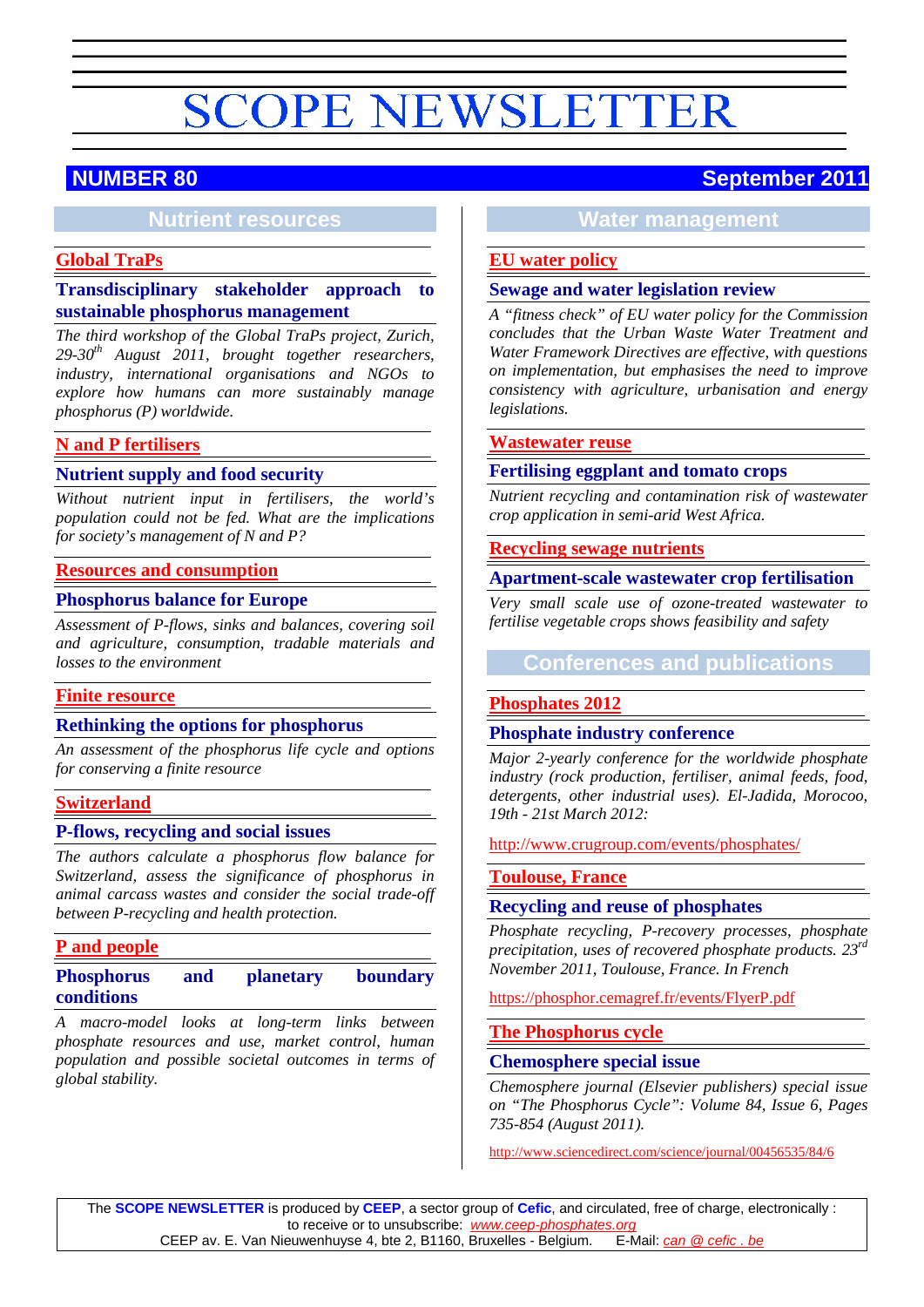## **Nutrient resources**

## **Global TraPs**

## <span id="page-1-0"></span>**Transdisciplinary stakeholder approach to sustainable phosphorus management**

Global TraPs is a 5 year (2010-2015) worldwide transdisciplinary project led by Switzerland's leading university of technology (ETH Zurich), with involvement of industry and stakeholders, which aims to examine the whole phosphorus cycle and develop proposals for consideration of decision makers, particularly for phosphate stewardship in agriculture

Questions addressed include exploration, mining, processing, use, recycling, environmental dissemination, plus cross-cutting issues such as trade and finance. Through case studies and stakeholder dialogue, global issues of phosphate stewardship and management, will be assessed, and proposals developed concerning including resource availability, more efficient use, avoiding wastes and losses, and phosphorus recovery and recycling.

The project was developed in 2010 and launched in early 2011, and the **third workshop** in Zurich at the end of August 2011 showed the interest of different stakeholder groups, with **participation of some 70 persons from Europe, Japan, North America, South Africa, Australia, as well as international organisations**.

## **Science and practice**

The project brings together 'science' participants (researchers in stakeholder and societal processes, phosphorus cycles, agriculture, waste minimisation, Precycling …) and 'practice' participants from industry, NGOs and international and development organisations.

**Active stakeholders include the fertiliser industry, detergent phosphate industry and phosphate mining and exploration industries, and international organisations including IFDC (International Fertilizer Development Center), FAO (UN Food and Agriculture Organisation), International Plant Nutrition Institute (IPNI), United Nations Environment Programme (UNEP).**

Phosphorus is one of the key nutrients necessary to human, animal and plant life. Phosphorus is also a finite resource that must be used more effectively and efficiently. By focusing on phosphorus from the supply chain perspective, the Global TraPs initiative seeks to bring greater understanding to a number of issues that confront humanity and our environment. Sustainable management of P is a key to ensuring food security and improving environmental quality.

Through case studies, Global TraPs work groups will investigate, for example, how to prevent P from organic and inorganic fertilizers used on farms from running off into waterways, where it can drastically degrade living conditions for aquatic life.

Another focus, reusing P from waste streams such as sewage sludge, can be important to sustainable phosphorus use.

## **Transdisciplinary approach**

Global TraPs stands for "**Global Transdisciplinary Processes for Sustainable Phosphorus Management**." The five-year project (2010-2015) follows a transdisciplinary approach, a process designed to integrate perspectives from participants who represent diverse parts of society and generate knowledge to benefit mankind.

Another feature of this approach is that it allows for discourse, reflection and learning in a **non-politicized and non-competitive arena** that allows participants to identify options for more sustainable use of phosphorus.

*Global TraPs co-leaders: 'practice': A. Roy, IFDC*  [small@ifdc.org](mailto:small@ifdc.org)*, and 'science' R. W. Scholz, Institute for Environmental Decisions at the Swiss Federal Institute of Technology (ETH Zurich)* [roland.scholz@env.ethz.ch](mailto:roland.scholz@env.ethz.ch)

*IFDC (a public international organization focused on increasing and sustaining food security and agricultural productivity in developing countries)* [www.ifdc.org](http://www.ifdc.org/)

*Global TraPs:* <http://www.uns.ethz.ch/gt>

## <span id="page-1-1"></span>**N and P fertilisers Nutrient supply and food security**

Global population growth since the mid nineteenth century has been made possible by the supply of nitrogen (N), phosphorus (P) and thus also energy in mineral fertilisers. Without nitrogen fertilisers, only 50-60% of the world's current population could be fed from existing cropland. Without phosphate fertilisers, the population of



*SCOPE Newsletter – n° 80 - September 2011 - Page 2 [www.ceep-phosphates.org](http://www.ceep-phosphates.org/)*

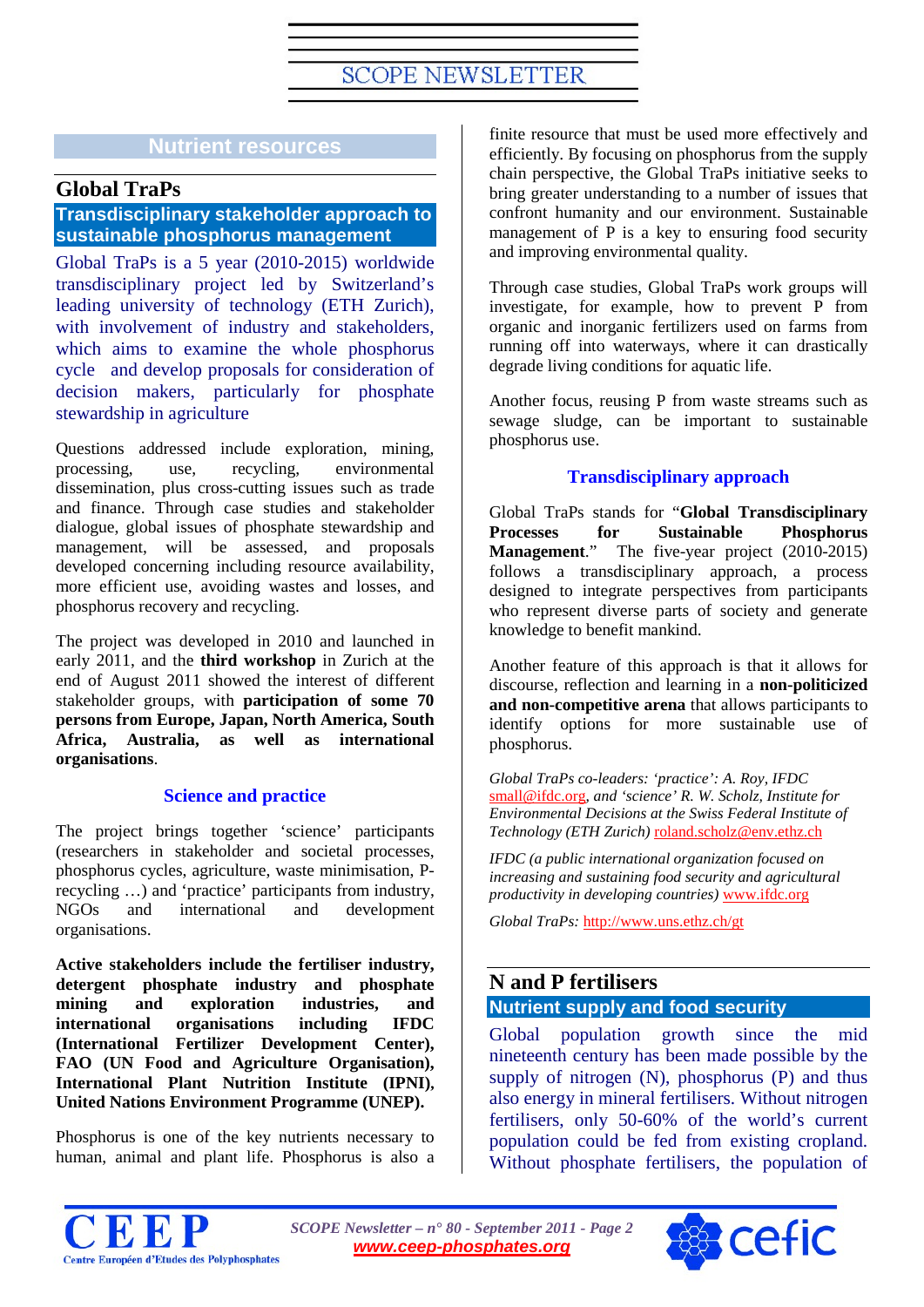## industrialised Europe was already becoming unsustainable by the early nineteenth century.

*The authors participated in previous papers (see after) assessing phosphorus flows in Europe (2008) and addressing the issue of finite mineral phosphorus resources (2010).*

Of the four major nutrients needed for productive agriculture  $(N, P, K, S)$ , potassium  $(K)$  and sulphur  $(S)$ are not in limited supply and do not require significant energy for processing and production.

## **Nitrogen**

**Nitrogen is effectively unlimited in the atmosphere, but requires considerable energy to fix via industrial processes**. Nitrogen fertiliser manufacture is estimated at just over 1% of total world energy use. The process of producing ammonia industrially from natural gas (methane) is today optimised. Processes using other fossil fuels are considerably less efficient. The use of hydrogen from fuel cells, running on hydrocarbons or on nuclear or renewable electricity, is a possibility for the future.

**A secure supply of methane is however, essential for world food security**, and the authors suggest that natural gas reserves should be conserved for this purpose. They point out that the "flaring" of natural gas in the world's oil fields involves quantities comparable to those required for nitrogen fertiliser production.

## **Phosphorus**

In this (2011) paper, they also draw on the IFDC report on phosphorus resources (see *SCOPE Newsletter n°77*), which predicts a time frame for depletion of global phosphate rock at 300-400 years, significantly longer than other estimates of 100 years or less (Heffer et al. 2006, Smit et al. 2009, USGS 2010).

The authors point out that "*it is unclear … how much reliance should be placed on the new projections*" and emphasise that even a horizon of 400 years is short in terms of human history and that such **a major threat to global food security, even at such a time horizon, cannot be ignored**.

Also, the highly localised known distribution of Preserves (in a few countries) increases the risk of international tension and disputes, and **requires global cooperation to be established before serious P scarcity might start to occur**:

"*national ownership of the reserves will have to be acknowledged and fairly recognised, access to their contents will have to be assured for all*".

## **Need for better P flow data**

The authors indicate **the need for better, quantified, data concerning national and international flows of phosphorus**, in particular the estimation and separation of the losses of P-amended agricultural soil from losses of P in non-agricultural soil through erosion, in crops removed from fields and in manure discharges. This is essential to achieve evidence-based political and stakeholder agreement on policies and actions.

## **Earth-to-Earth Management**

The global issues of nutrients (both P and N) and of food security can only be addressed by **managing nutrients in a closed cycle** (Earth to Earth), in particular developing recycling and reuse of nutrients from urban waste streams.

Food waste streams, for example from food processing, supermarkets, restaurants, need to be collected and the nutrients returned to farmland. For P, a significant proportion is found in bone ash.

Because of European regulations following the BSE ("mad cow" disease), much bone ash is still sent to landfill. The total P content in animal bones in the EU is estimated to correspond to 12% of total EU fertiliser and animal feed phosphorus imports.

## **Sewage P-recovery: need for new legislation**

Today, only around 40% of P in sewage biosolids in the EU is returned to agriculture, and farm spreading faces obstacles of logistics (local nutrient excesses) and opposition from some stakeholders (contamination concerns).

As the human population becomes increasingly urban, the logistical difficulties of agricultural sewage biosolids spreading are accentuated, and **it will be necessary to develop systems which extract P from sewage in a form which can be stored and transported for use in industry or as a fertiliser**.

The annual permitted discharge of phosphorus to water (marine and inland waters) from UK sewage works (after treatment) is equivalent to approximately 0.36 kg



*SCOPE Newsletter – n° 80 - September 2011 - Page 3 [www.ceep-phosphates.org](http://www.ceep-phosphates.org/)*

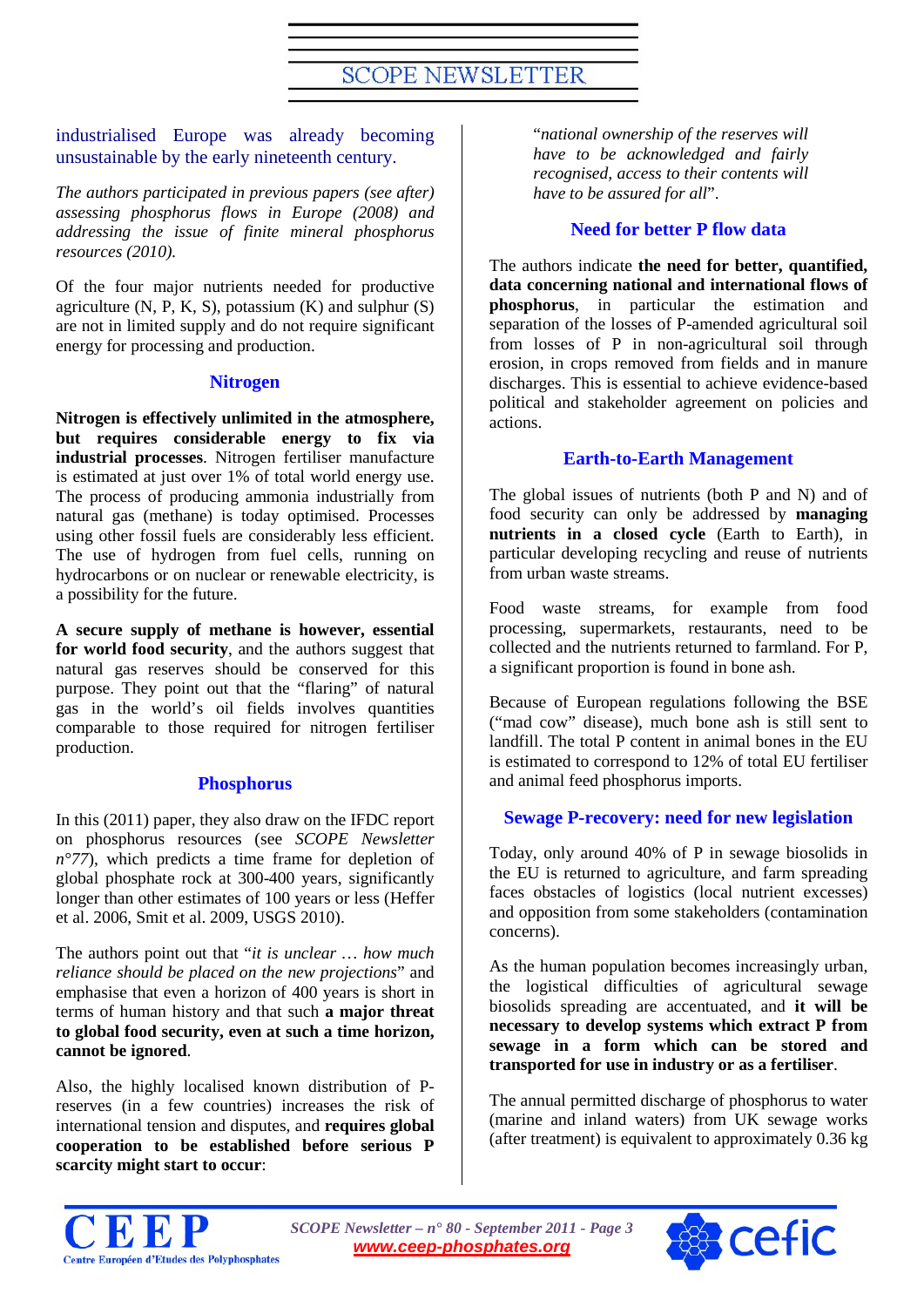P/person/year, that is 40% higher than the recommended annual minimum dietary requirement.

#### **The authors conclude that sustainable nutrient management will require systemic change, across all sectors, including coherent new legislation**.

Producers and consumers both need to be involved, including optimised on-farm management, industrialscale waste prevention and nutrient recovery and recycling, and changes in consumer habits, in particular the reduction of food wastes.

## <span id="page-3-0"></span>**P resources and consumption Phosphorus balance for Europe**

Richards and Dawson (2008) provide an assessment of P-flows and sinks in Europe. The analysis covers the principal relevant tradable materials and hydrocarbon sources, fluxes to and from soil (agricultural soil P balance), fluxes to the sea (fish landings, discharge losses) and other minor flows. Tradable materials considered include: animals and animal products, crop products, human foods and animal feeds, ores and chemicals, consumables (plastics, leather), textiles, glass and metals.

In 2006 the EU imported (net of exports) some 1 415 000 t P (tonnes of phosphorus) in chemicals and ores, **mainly in phosphate rock** (1 073 000), **fertilisers** (507 000) **and phosphoric acid** (294 000). Outside this category, the largest net import of P was in human food and animal feeds, of which around ¾ of imported P was in soya bean oil cake for animal feed. Total net import of P in animal feedcakes was 162 000 t P, and total net import in all human food and animal feeds was 137 000 t P. Net import in crop products was a further 25 000 t P and in animals and animal products 6 000 t P. Textiles, glass, metals and consumables together only accounted for some 8 000 t P net imports.

## **Total net imports**

**Overall the total trade balance of P was estimated at 1 830 000 t P coming into Europe**. To this must be added an estimated 134 000 t P in phosphate rock mined at Siilinjarvi, Finland, and 406 000 t P in other minerals and crude oil extracted in Europe.

## **Agricultural soil balance**

Based on crop statistics, information on crop P content, data on garden wastes and forestry production, the authors estimated that some 2 190 000 t P was removed from land in Europe annually.

Based on data for fertiliser use, livestock numbers and livestock P excretion rates (assuming that all manure returns to land) and P in sewage biosolids and other wastes, the authors estimate that 1 315 000 t P were applied annually to land in fertiliser, 2 064 000 in manure and 115 000 in waste streams, that is a total of 3 494 000 t P.

Losses to the sea were estimated at 181 000 t P, based on EEA (European Environment Agency) data for river P discharges. It is noted that this figure is very estimative, and may be too low. 613 000 t P were estimated to be stored permanently in landfill, buildings (in minerals), etc. After taking into account other minor flows (fish landings, atmospheric precipitation, changes in human body P …), **some 395 000 t P is calculated to be accumulating annually in European soils (8 kg P/hectare/year)**.

The authors suggest that this is approximately the amount in the soil that might be expected to cease being readily crop-available through adsorption and reactions with calcium.

**The authors conclude with the need to collate more accurate data, in particular for P in manures and P flows to and from agricultural soils**.

# **Finite resource**

## <span id="page-3-1"></span>**Rethinking the options for phosphorus**

Hilton, Johnston and Dawson (2010) present a detailed assessment of the P life cycle and options for conserving this finite resource. Data on phosphate rock resources and P-losses (at different points in production and use) are summarised.

The authors suggest that a sustainable equilibrium for P needs to be targeted through:

- Commercially viable, minimal-resource-depleting phosphate industry
- $\mathcal{L}^{\pm}$ Socio-economic policy of minimal-depletion of Presources



*SCOPE Newsletter – n° 80 - September 2011 - Page 4 [www.ceep-phosphates.org](http://www.ceep-phosphates.org/)*

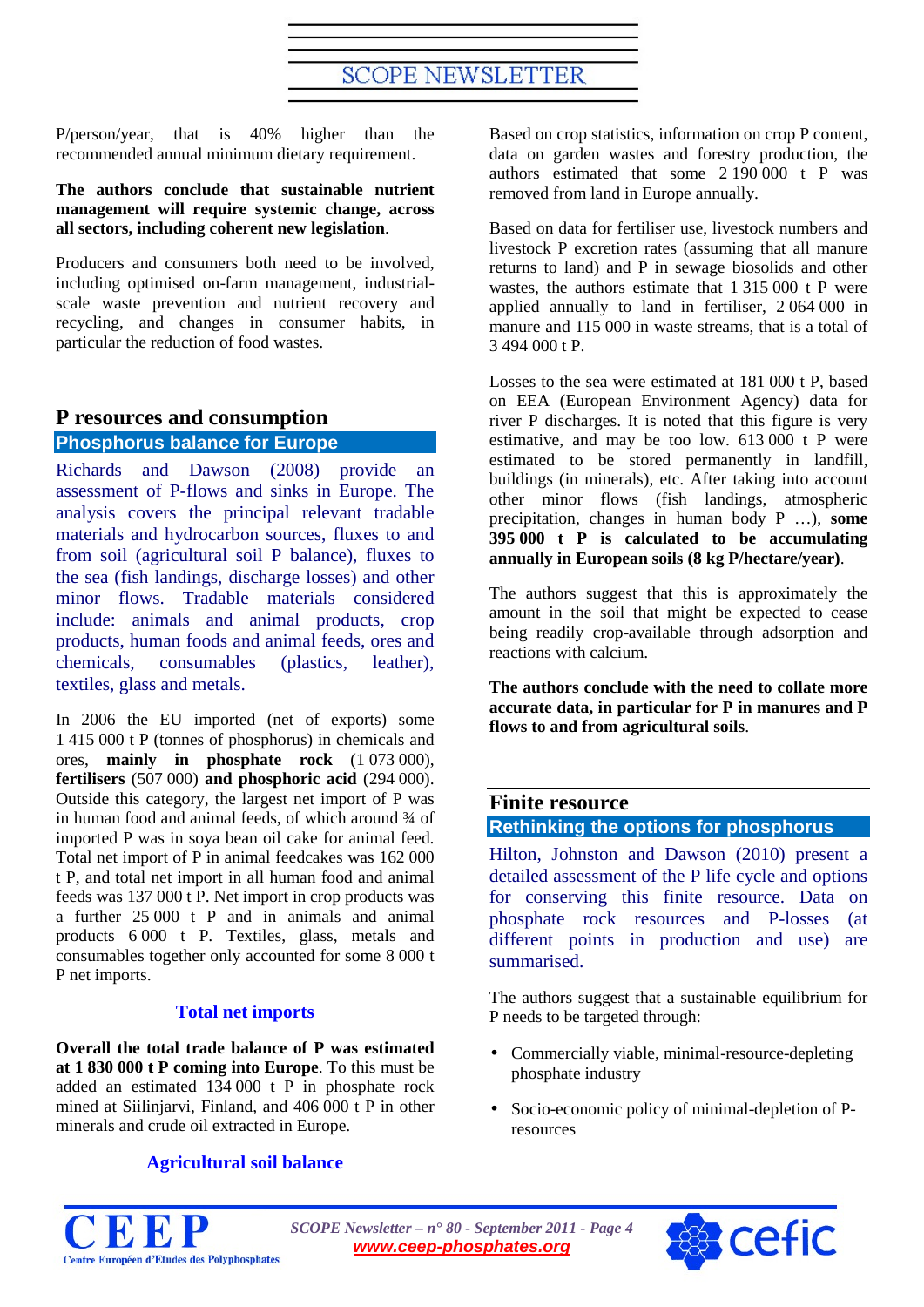Correct application of critical levels of P to crops to ensure food yield and quality in balance with human needs and the environment

## **Agricultural P conservation**

**The first major area for P management discussed is agriculture**. P-uptake by plants can be affected by:

- Management of soil P concentrations  $\mathbf{r}$
- Plant root system, related to soil structure
- Soil moisture levels
- Losses to weed growth

The authors discuss the behaviour of P in soils at the micro and the macro levels, the level of plant-available P necessary to achieve optimal yields, and how to add and maintain P to these levels.

## **P-recycling**

**The second major area for P-conservation is in recycling and reuse**, including as possibilities agricultural use of phosphogypsum wastes, bone-ash, sewage biosolids, on-farm recycling of manure.

**The authors suggest that phosphogypsum should no longer be considered a waste (economically, legally), but should be used** for land reclamation, remediation of sodic/saline soils, or as an agricultural soil amendment (providing calcium, but also residual phosphorus). However, this may in some cases require pre-treatment of the phosphogypsum to remove residual acids, radionuclides or heavy metals, which may not be economic.

#### **Sewage biosolids**

Data from long-term agricultural experiments (1942 – 1960) are provided, showing that repeated application of manure or sewage biosolids to farmland increases both soil organic matter and plant-available phosphorus. **The authors note that P in sewage biosolids may be more or less plant available. In particular, where iron or aluminium salts are used in chemical P-removal, the iron or aluminium phosphates may "age" with time so that the P becomes less plant-available**.

The authors suggest that in developed countries, 25% of agricultural P requirements could be supplied by recycling from urban wastes and conclude that **now is the right time for significant changes in policies** 

**concerning P management**, because of a context including rethinking of the post- $2<sup>nd</sup>$  world war agricultural policy, upheavals in the phosphate industry (considerable new increased phosphoric acid production capacity in Morocco and Saudi Arabia), changes in general attitudes to recycling and legal frameworks for waste management, and sensibility to geopolitical risks related to raw materials resource scarcities.

*"Fertiliser availability in a resource-limited world: Production and recycling of nitrogen and phosphorus", Food Policy 36, S14–S22, 2011*  <http://www.sciencedirect.com/science/journal/03069192>

*C. Dawson, Chris Dawson & Associates, York YO32 5TD, UK and J. Hilton, Aleff Group, London E14 9TS, UK.*  [chris@cjdawson.demon.co.uk](mailto:chris@cjdawson.demon.co.uk)

*"Phosphorus imports, exports, fluxes and sinks in Europe", IFS (International Fertiliser Society) Proceedings n° 638, 11th December 2008, ISBN 978-0-85310-275-5,*  [www.fertiliser-society.org](http://www.fertiliser-society.org/)

*I. Richards, Ecopt, Ufford Road, Bredfield, Suffolk IP13 6AR, UK and C. Dawson, Westover, Ox Carr Lane, Strensall, York YO32 5TD, UK.*

*"The phosphate life-cycle: rethinking the options for a finite resource", IFS (International Fertiliser Society) Proceedings n° 668, 15th April 2010, ISBN 978-0-85310- 305-9,* [www.fertiliser-society.org](http://www.fertiliser-society.org/)

*J. Hilton, Aleff Group, 53-54 Skylines, Limeharbour, London E14 9TS, UK, A.E. Johnston, Rothamsted Research, Harpenden, Hertfordshire AL5 2JQ, UK, C. Dawson, Chris Dawson & Associates, Ox Carr Lane, Strensall, York YO32 5TD, UK.* [jhilton@aleffgroup.com](mailto:jhilton@aleffgroup.com)

## **Switzerland**

## <span id="page-4-0"></span>**P-flows, recycling and social issues**

Animal carcass wastes  $(MBM =$  meat and bone meal) contains a high level of phosphorus, and has for many decades been recycled as a valuable raw material in Switzerland, as elsewhere, in particular in animal feeds, fertiliser and in gelatin manufacture. However, BSE ("mad cow" disease) demonstrated health risks for certain uses, and led to the banning or consumer rejection of recycling. This paper presents a calculated phosphorus flow balance for Switzerland, showing the significance of animal wastes and identifying other key areas for P-recovery and recycling. The social trade-off between health risks and P-recycling, and between short-term and long-term issues, is discussed.



*SCOPE Newsletter – n° 80 - September 2011 - Page 5 [www.ceep-phosphates.org](http://www.ceep-phosphates.org/)*

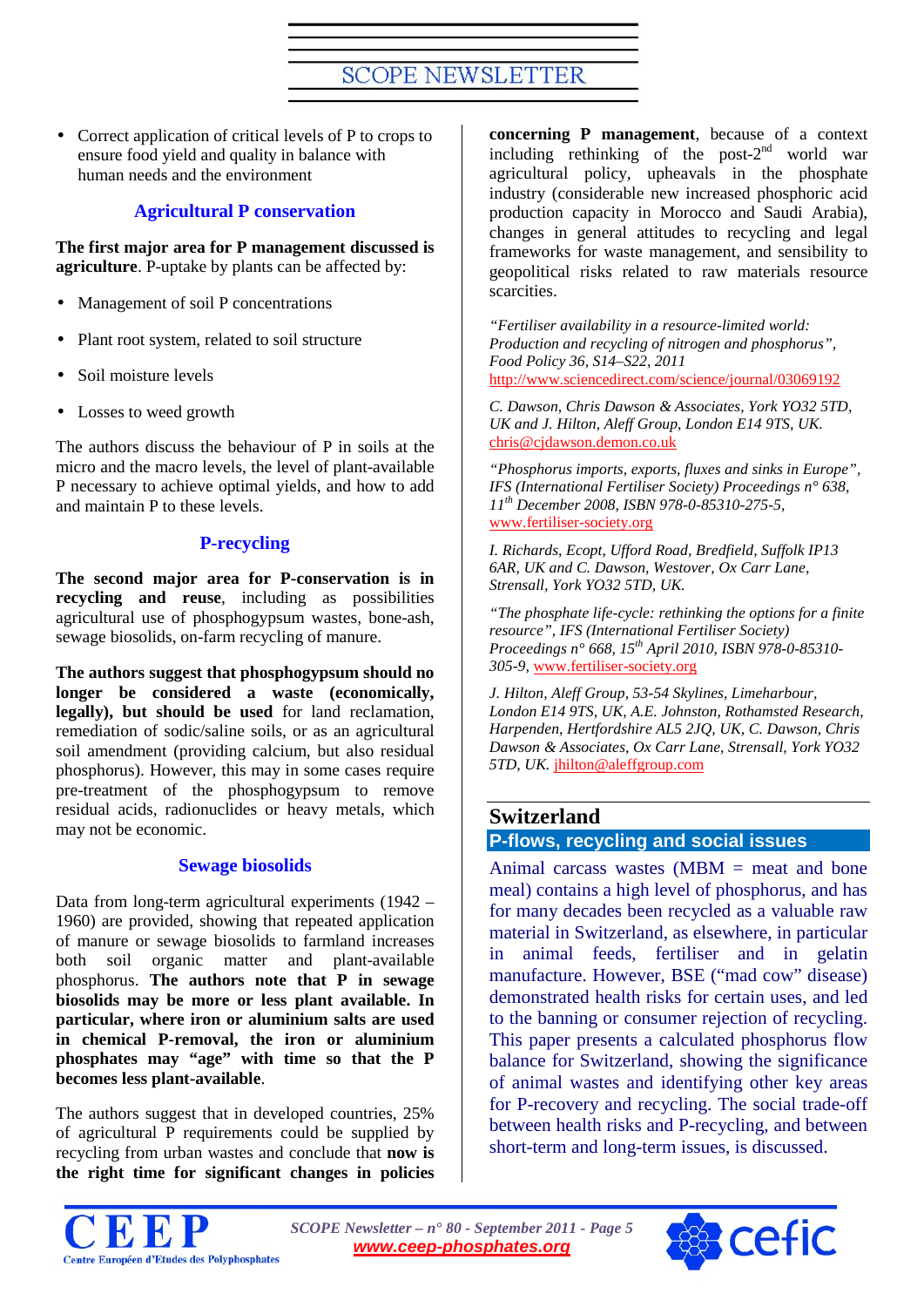The authors' estimate phosphorus material mass balance for Switzerland includes 6 processes, 8 import and 4 export routes and 23 internal flows. Balances were calculated for 1989 (before BSE) and 2002 (after resulting changes).

## **Phosphorus flows**

The largest flows (2002 figures) were between crop production and livestock (23 KtP/y) plant materials used as animal feed) and animal excreta (21 KtP/y), giving a nearly closed cycle in agriculture. **Quantities of phosphorus imported (17 KtP/y) were 4-5x higher than that exported, including estimated runoff losses, showing a significant stocking of phosphorus in Swiss soils.** Nearly 3 KtP/yr is estimated to flow out of Switzerland annually in the Rhine river.

**Significant quantities of phosphorus are found in different waste streams**: 7 KtP/y in sewage (before treatment), 3.5 in solid wastes (including separately collected organic wastes) and 2.6 KtP/y in animal carcass wastes. About 30% of the phosphorus in sewage and wastes is returned to agriculture, most of the rest is lost to landfill. Animal carcass wastes are thus around 10% of total P in waste streams.

Between 1989 and 2002 Switzerland's phosphorus flows changed considerably. **Mineral fertiliser imports fell by 63%** from 17.4 to 6.4 KtP/y, with a consequent reduction in the annual accumulation of P in soils. This reduction is the result of changes in agricultural subsidies, for which ecological performance criteria (including balanced fertiliser use) were introduced.

## **Animal carcass phosphorus**

**In meat processing, only around 0.85 of the 4.5 KtP/y end up in meat, the rest goes to sewage, byproducts and waste**.

The P-flows of animal carcass waste P recycling in animal feeds and in fertiliser dropped from a total of 2.7 KtP/y in 1989 to nearly zero in 2002. Before the BSE crisis, 85 – 90% of waste animal bones in Switzerland were processed by Geistlich Agrasana, that is  $50 - 60.000$  tonnes of bones per year (containing some 1.5 KtP/y), **around 10 kg of bones per adult citizen per year**.

Following the first diagnosed case of BSE in Switzerland in 1990; the authorities progressively tightened regulations concerning the use of animal by-

products, finally banning all uses in animal feeds and fertilisers in 2001. At the same time, the gelatine market collapsed because of customer rejection. Instead of being recycled, bones were now incinerated in coal-burning power stations in Germany and animal meal incinerated in cement factories or waste incinerators in Switzerland, resulting in loss of the phosphorus to ashes and landfill.

Geistlich Agrasana stopped bone processing in 2006, after 155 years of activity. Certain Risk Category 3 bones (eg. pigs which do not carry BSE) are now exported to Europe for recycling.

## **Social trade-offs**

The authors note that **animal bone phosphorus represents a significant potential for P-recovery and recycling (15% of phosphorus imports)**, and that this P-flow is readily recyclable because it is necessarily separately collected and contains a relatively high level of phosphorus. However, **reductions in agricultural P-losses and recovery of P from sewage and solid wastes** both offer potentially larger potentials.

The authors used **Structural Agent Analysis (SAA)**, based on interviews of actors such as waste management experts, authorities and scientists. Authorities acted on the "Precautionary Principle" to avoid risks of transfer of BSE pathogens (prions) in the food chain. The public, reacting to media coverage, reacted strongly, leading to withdrawal of animal waste recycled products by distributors. Decision makers also acted to try to reduce risks such as destruction of infected livestock, trade and reputation damage.

The cost of banning animal wastes in animal feeds and fertilisers was estimated at 27 million Euros/year, of which 75% was born by the taxpayer.

## **P-recovery from sewage**

Similarly, and also for "Precautionary" reasons, **Switzerland progressively banned the agricultural use of sewage sludge** from 2003 to 2008, because of concerns about persistent contaminants. Sludge is now incinerated and the phosphorus thus transferred to ash from which it is at present not recycled, although processes exist to potentially do so.

**In May 2007, the Canton of Zurich adopted a policy to recover and reuse phosphorus from sewage, although no timelines were fixed.** Recently, a 2015



*SCOPE Newsletter – n° 80 - September 2011 - Page 6 [www.ceep-phosphates.org](http://www.ceep-phosphates.org/)*

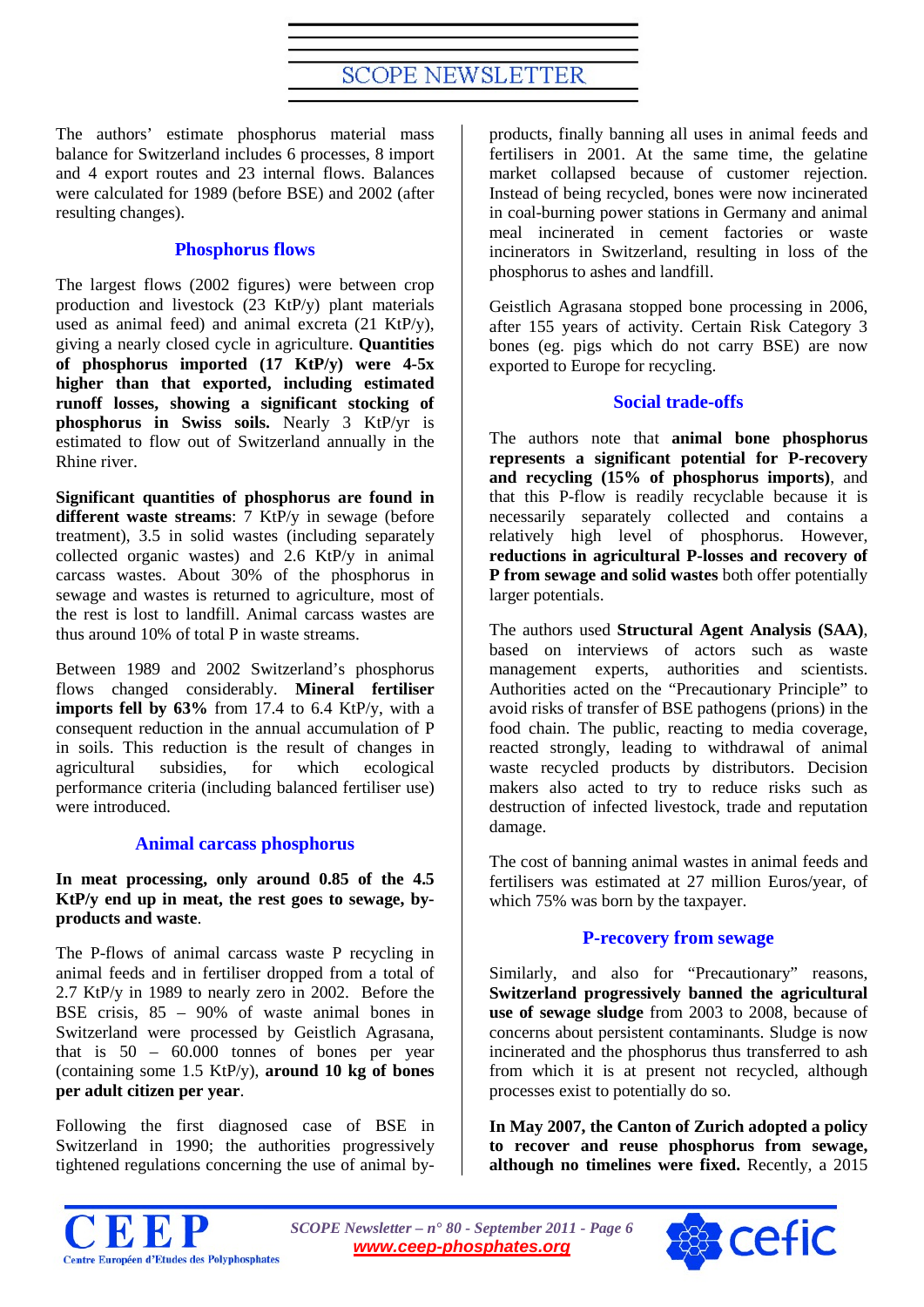timeline for recycling via a dedicated incinerator for sewage biosolids has been set.

The authors conclude that **approaches to sustainable development cannot be limited to technical solutions**. Objective risk assessments are difficult, and are subject to many uncertainties. Intensive cooperation is therefore necessary between all concerned parties.

*"The Trade-Off between Phosphorus Recycling and Health Protection during the BSE Crisis in Switzerland. A "Disposal Dilemma", Gaia 20/2, 2011, pages 112 –121*  [www.oekom.de/gaia](http://www.oekom.de/gaia)

*H. Lamprecht, BMG Engineering AG, Bereich Chemikaliensicherheit, Schlieren, Switzerland*  [heinz.lamprecht@alumni.ethz.ch](mailto:heinz.lamprecht@alumni.ethz.ch) *D. Lang, C. Binder, R. W. Scholz, ETH Zurich, Institute for Environmental Decisions, Natural and Social Science Interface, Zurich, Switzerland*  [daniel.lang@leuphana.de](mailto:daniel.lang@leuphana.de)

## **P and people**

## <span id="page-6-0"></span>**Phosphorus and planetary boundary conditions**

In two papers published together, the authors first present a simple model for assessing the planetary boundaries for phosphate supply in relation to human use with four scenarios for societal resource stewardship. The models are then used to look at how phosphate supply might fulfil or not human needs over coming centuries. It is concluded that both human population size management and effective nutrient recycling measures will be necessary to avoid world hunger and instability. Market mechanisms alone are considered inadequate to ensure that efficient use is developed before resources are largely consumed.

The scenarios considered are: end of pipe environmental problem management, clean production and pollution prevention, sustainable consumption and production, and fourthly sustainable population policy.

**Current efficiency of phosphate use is only around 20% from mine to man**, with around 36 kg/person/year of phosphate rock being mined, compared to physiological needs of only 7.3 kg/person.

## **Demand depends on world population**

Phosphate demand depends principally on human population size, but with elasticity based on phosphate cost. This means that as high-grade, accessible resources are progressively consumed, then mining efficiency falls and phosphate prices increase, in turn leading to increased recycling.

In the very long term (around 1 000 years from now), when only low-grade phosphate rock resources remain, **this will push the human population down as soil phosphorus becomes depleted and crop productivity falls**.

The authors emphasise that the availability of nutrients to farmers is **strongly dependent on oil or energy**, for N fertiliser production and for transport and processing of phosphates.

The authors consider "peak phosphorus" production at different horizons, for peaks of high-grade, low-grade and very-low-grade rocks.

## **Market mechanisms inadequate**

The models suggest that **price increases only occur after phosphate resources have become scarce, and so too late to avoid negative consequences**. This suggests that market mechanisms are inadequate to address phosphate resource stewardship, and that regulatory actions and public incentives to recycling are necessary.

The authors conclude that the only one of the four scenarios which leads to prosperity and stability, is the fourth one based on closed loop stewardship of nutrients and a sustainable international population policy.

*"Challenging the planetary boundaries I: Basic principles of an integrated model for phosphorous supply dynamics and global population size", and "II: Assessing the sustainable global population and phosphate supply, using a systems dynamics assessment model", Applied Geochemistry 26 (2011) S303–S306 and S307-S310* [www.elsevier.com/locate/apgeochem](http://www.elsevier.com/locate/apgeochem)

*K. Ragnarsdottir,* [vala@hi.is](mailto:vala@hi.is) *Faculty of Earth Sciences, School of Engineering and Natural Sciences, University of Iceland, Askja, IS-101 Reykjavik, Iceland. H. Sverdrup, D. Koca, Dept. Chemical Engineering, Lund University, Box 124, SE-221 00 Lund, Sweden* [harald.sverdrup@chemeng.lth.se](mailto:harald.sverdrup@chemeng.lth.se)



*SCOPE Newsletter – n° 80 - September 2011 - Page 7 [www.ceep-phosphates.org](http://www.ceep-phosphates.org/)*

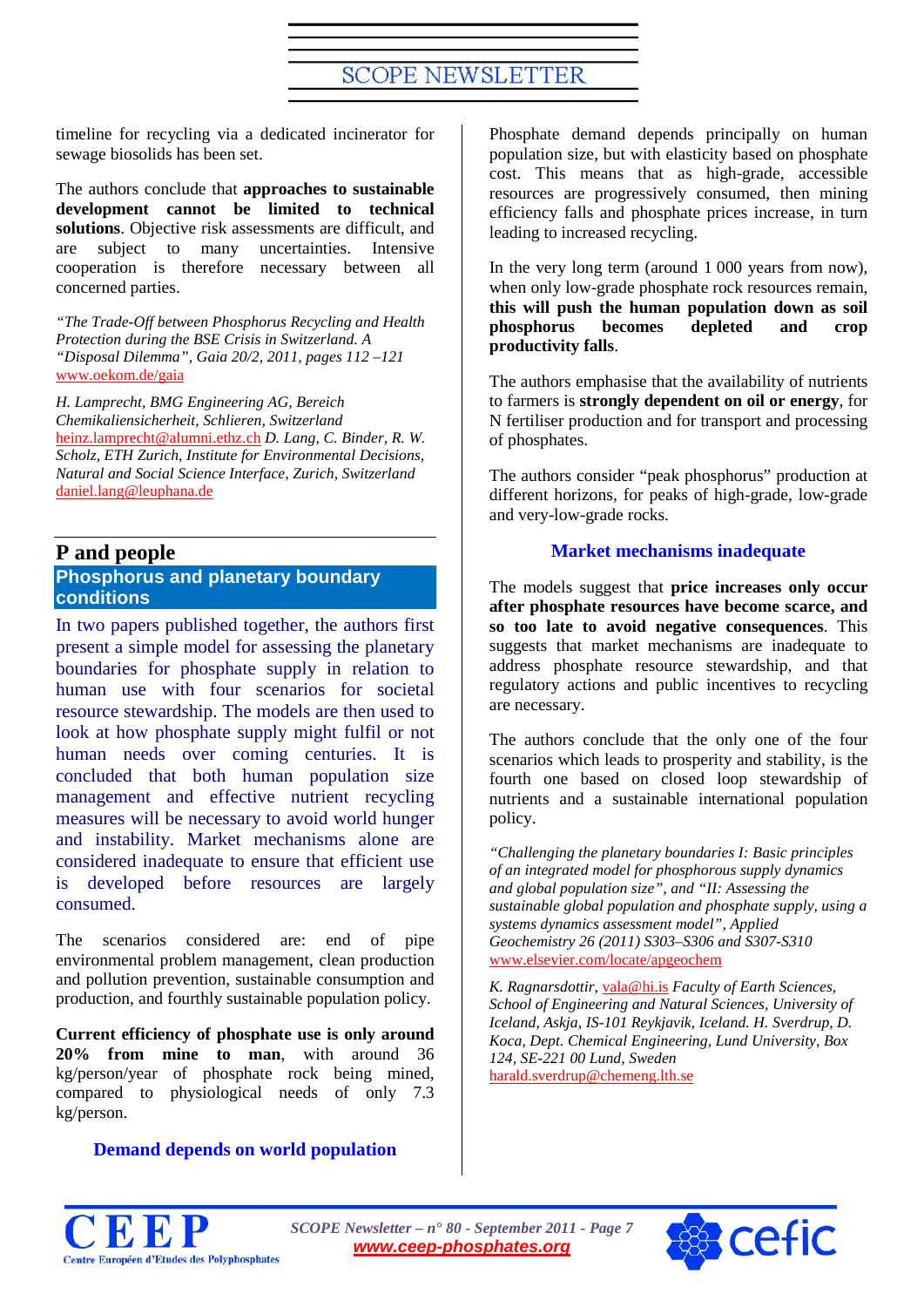## **Water management**

## **EU water policy**

## <span id="page-7-0"></span>**Sewage and water legislation review**

A review of European water policy and legislation has been carried out for the EU Commission by Deloitte and IEEP (Institute for European Environment Policy). The report underlines that EU water legislation (in particular the Urban Waste Water Treatment Directive, Nitrates Directive, Floods Directive and Water Framework Directive) have improved water significantly across Europe, even if it is too early to assess the achievement of its core objectives by the Water Framework Directive. There are however questions concerning the rate of implementation.

**The report concludes that there is no need for an overhaul of Europe's water legislation but emphasises that better integration of water objectives is necessary in EU policies and legislation on agriculture, buildings and urbanisation, and energy.**

## **Sewage treatment**

The 1991 EU Urban Waste Water Treatment Directive 91/271/EEC aims to reduce pollution of freshwater, estuaries and coastal waters by fixing standards and timetables for collection and treatment of domestic and industrial sewage and rainwater run-off.

In particular, **removal of phosphorus is obligatory (by 1998) in all sewage from towns or groups of villages of more than 10,000 person equivalent (usually around 6,000 population) wherever discharge is into waters potentially susceptible to eutrophication (that is, "Sensitive Areas").**

"Appropriate treatment" is also obligatory (by 2005) for all villages or groups of villages  $> 2,000$  person equivalent, and this can be taken to mean nutrient removal in Sensitive Areas. Accession States have transitional deadlines extended by 10-15 years.

The report notes that **full implementation of the Urban Waste Water Treatment Directive is a "***key condition***"** for meeting the objectives of the 2000 Water Framework Directive. Progressive implementation of the Directive has considerably improved sewage treatment across Europe over the last 10-20 years, resulting in improvements in water quality, even if levels of connection remain lower in

Southern and Eastern Europe. Even in Western Europe, a number of agglomerations still lack full treatment.

According to the EU Commission's most recent data (2008), **93% of wastewater subject to obligations was collected, and 72% received tertiary treatmen**t (generally including phosphorus removal). For much of the sewage not receiving nutrient removal, this is because discharge is into waters not susceptible to eutrophication where this is not necessary or useful.

Implementation of this Directive is a major financial challenge, and the EU has made significant financial support to Member States.

## **Agriculture**

The EU CAP (Common Agriculture Policy) is underlined to be the "*key driver of farming practices that in many cases have increased water pollution and scarcity*", and the report indicates that this situation continues despite the reforms of the CAP in 2003 and 2008.

This is reflected in the difficulties of implementation of the 1991 Nitrates Directive 91/676/EEC. **Ten years after the adoption of the Nitrates Directive, many Member States had** *"scarcely begun to take it seriously***".** Implementation reports show that (by 2007), agricultural nitrogen emissions had decreased but still represented over 50% of total nitrogen discharges to surface waters. One third of European groundwater monitoring stations continued to show nitrate concentrations above 25 mg/l.

## **Water Framework Directive**

The 2000 Water Framework Directive sets **the objective of achieving "***good ecological and chemical status***" for all European surface waters,** except under certain exceptions.

This may require **sewage treatment in smaller agglomerations, or to more demanding requirements**, than does the Urban Waste Water Treatment Directive, wherever this is necessary to achieve good quality in the receiving waters.

The Water Framework Directive, the report notes, is generally recognised as "*a good example of an integrated approach to environmental policy-making*" taking into account local river basin management.



*SCOPE Newsletter – n° 80 - September 2011 - Page 8 [www.ceep-phosphates.org](http://www.ceep-phosphates.org/)*

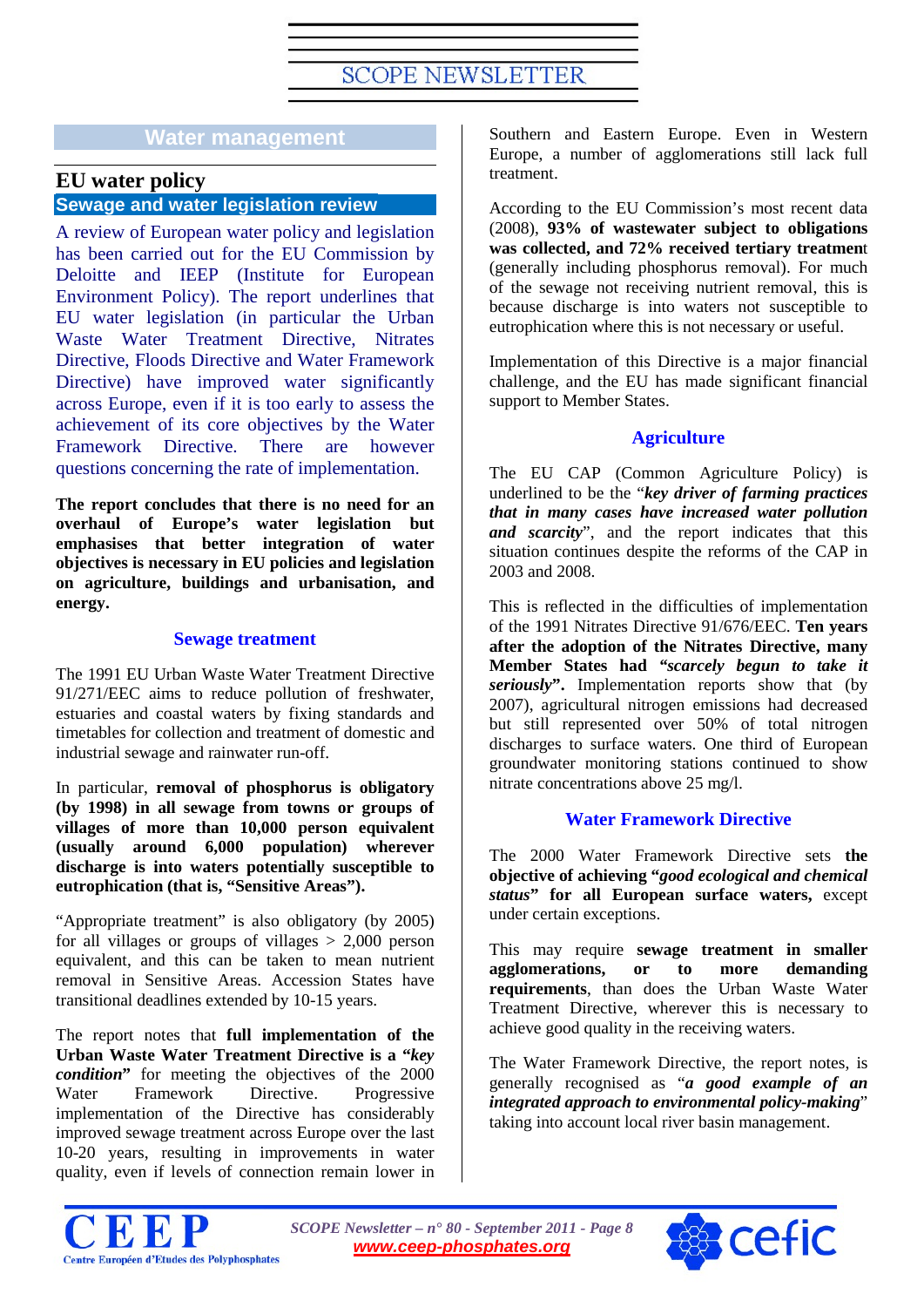Concerns have however been raised that its objectives are too ambitious and may prove very costly. Member States have requested derogations from either the "good quality" objectives or the standard "good quality" objectives or the standard implementation deadlines for nearly half of Europe's water basins.

The **local flexibility** also raises questions about assessment and ensuring coherence of local interpretations of quality standards. Good information and data are important to ensure coherence and implementation, and remain a significant challenge.

Overall, it is considered too early to assess the objectives or implementation of this Directive.

## **Water availability, droughts and floods**

The report considers that issues of water demand and availability, and of flood and drought management (including water efficiency requirements and costrecovery) **need to be much better integrated into other legislation** such as agriculture, land use and buildings, and green energy policy (eg. hydroelectricity, energy crops).

## **Major legislation changes not needed**

The report concludes that **major changes of EU water legislation are not necessary**, and this is confirmed by the response of EU Environment Commissioner Janez Potoc'Nik. Mr Ptoc'Nik also indicated that the Commission is now considering mandatory water efficiency standards for buildings, and better integration of water into agricultural policies.

*"European Commission – General Directorate Environment, Support to Fitness Check Water Policy", 14th June 2011, 223 pages*

*Deloitte Consulting and IEEP (Institute for European Environment Policy)*

*Available at:*  [www.ieep.eu/assets/826/Water\\_Policy\\_Fitness\\_Check.pdf](http://www.ieep.eu/assets/826/Water_Policy_Fitness_Check.pdf)

## <span id="page-8-0"></span>**Wastewater reuse Fertilising eggplant and tomato crops**

Much of Burkina Faso's sewage, as well as industrial wastewaters (breweries, abattoirs …) is discharged untreated into rivers and canals, from where it is pumped and used by market gardeners producing food crops. 48 such sites with some 175 ha of production were identified in Ouagadougou

alone in the 1990's. This has led to concerns about human health risks, and quality of vegetables and soils. However, the reuse of wastewater is also essential to alleviate water shortages and enable irrigated agricultural food production.

This paper presents **experimental irrigation of tomato and egg plant crops** in  $6 - 9$  m<sup>2</sup> field plots, at the Institut International d'Ingénierie de l'Eau et de l'Environnement (2iE), Ouagadougou, in 2001, 2002 and 2003, **comparing macrophyte-pond treated wastewater to relatively clean freshwater** (Loumbila dam), in both cases with and without mineral fertiliser addition. Each treatment had three replicates.

#### **Macrophyte treated sewage**

The treated wastewater was collected from the ponds of the Institute's *Pistia stratiotes* ponds (treatment capacity 6 m<sup>3</sup>/day), which is fed with wastewater from the Institute's student residential buildings after primary treatment

## **Irrigation and nutrients**

All plots were irrigated at 6 mm/day (first month after transplanting seedlings) then 9 mm/day, calculated to correspond to dry season evapotranspiration rates. **Two different irrigation techniques (from the side, and from-above on the foliage) were used**, to enable comparison of resulting pathogen contamination levels. For the treatments with added mineral fertiliser, the fertiliser was added according to recommended agronomic nutrient dosages for Burkina Faso, in  $2 - 3$ applications (15, 30, 50 days after transplanting for tomato), without deducting nutrients also present in the dam or wastewater.

Nutrients concentrations present in the treated wastewater were very variable, covering much of and in some cases all of crop nitrogen needs, but only 3 – 60% of crop phosphorus needs. The dam water did not contain significant N or P. Crop potassium needs were largely covered both by the wastewater and the dam water.

Irrigation with treated wastewater only (without added mineral fertiliser) significantly increased average egg plant crop yield, but not tomato crop yield..

## **Health risks**

**Faecal coliforms** in both the treated wastewater and the dam water were low enough to be conform, on average, to WHO recommendations for irrigation



*SCOPE Newsletter – n° 80 - September 2011 - Page 9 [www.ceep-phosphates.org](http://www.ceep-phosphates.org/)*

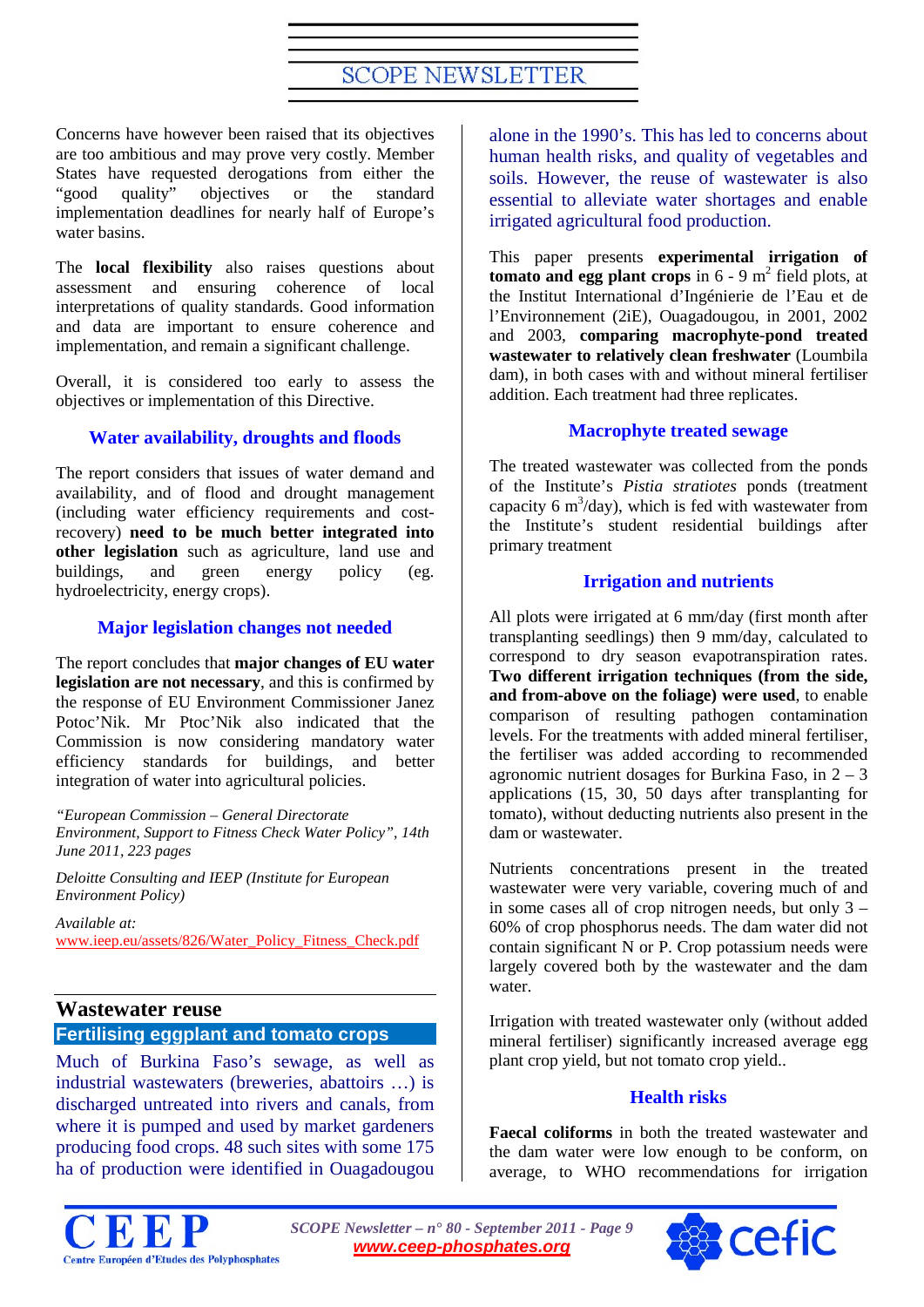water to be used on uncooked fruit and vegetable crops. However, **soils irrigated with both waters showed contamination** with both faecal coliforms and helminth eggs. Contamination was found in fruit only for tomatoes irrigated directly on foliage using treated wastewater in one year.

**The authors conclude that macrophyte pond treated sewage can be used to irrigate market garden crops**, with limited risk of microorganism contamination or health risk. However, addition of some mineral fertiliser may also be necessary because the wastewater does not fully provide crop needs, if applied as necessary for plant uptake, in particular for phosphorus.

**They also recommend that market gardeners develop the use of side-on irrigation techniques**, delivering water below the level of foliage and fruit, in order to reduce the risk of microorganism traces on fruit.

*Agricultural Water Management, n° 98, pages 834-840, 2011* [www.elsevier.com/locate/agwat](http://www.elsevier.com/locate/agwat)

*"Reuse of domestic wastewater treated in macrophyte ponds to irrigate tomato and eggplant in semi-arid West-Africa: Benefits and risks", P. Akponikpè (1,2), K. Wima (2), H. Yacouba( 2), A. Mermoud (3).* [akponikpe@yahoo.com](mailto:akponikpe@yahoo.com)

*Université de Parakou (UP), Faculté d'Agronomie (FA), Environmental Soil Physics and Hydraulics Unit (PSHE), BP 123, Parakou, Benin. (2) Institut International d'Ingénierie de l'Eau et de l'Environnement (2IE), B.P. 594, Ouagadougou 01, Burkina Faso. (3) Institute of Environmental Engineering, Swiss Federal Institute of Technology, EPFL, ENAC, IIE, ECHO, Station 2, 1015 Lausanne, Switzerland.*

## <span id="page-9-0"></span>**Recycling sewage nutrients Apartment-scale wastewater crop fertilisation**

In Mexico City, ozone treated domestic wastewater was tested as a source of nutrients for the production of vegetable crops in simple apartment-scale units made from recycled materials. The ozone treated wastewater was compared to tap water and to untreated wastewater, for crop fertilisation, presence of micro-organisms (possible health risk), toxicity to seeds and soil quality.

Simple containers were made out of old tyres and plastic packaging materials, then filled with garden

waste (dead leaves) and chopped fruit and vegetable wastes, covered with a thin layer of soil. Germinated seedlings of different crop plants (radish, tomato, spearmint, camomile, Romaine lettuce, Chinese cabbage) were grown in combinations intended to discourage pests.

**Domestic wastewater, after primary treatment to remove floating and suspended solids, was used to fertilise the plants and provide nutrients**, with three treatments: tap water, wastewater, ozonated wastewater ( $O_3$ ). The wastewater contained 530 – 575 mg/l total nitrogen N, and  $5 - 6.4$  mg/l total phosphorus P.

## **Ozonation**

Ozonation was carried out for one hour in a 5 litre reactor (1 litre/minute ozone flow from a Laboratory Ozoniser (Emery-Trailigaz Labo 76), resulting in an average ozone concentration in the treated wastewater of 7.36 mg/l at pH7, 23°C.

Plant fertilisation experiments were made in quintuplicate (total 45 containers) and ran for 6 month periods, with a spread of growth and harvesting of the different plants as appropriate (radish at 30 days, Chinese cabbage 4 months). In all cases, 5 litres/week of (waste)water was applied.

**Toxicity to seeds was tested in petri dish incubation experiments**, using different concentrations of ozonated and not ozonated wastewaters, testing germination after 5 days.

Analysis showed that ozonation removed BOD, COD, coliforms and helminth eggs from the wastewater, but did not affect nutrient levels (N, P).

## **Low seed toxicity, high crop growth**

Seed germination and initial growth  $(5 \text{ days})$  were statistically **significantly better in the ozonated wastewater** than with the not ozonated. The authors suggest that this may be because of toxic substances in the wastewater which are destroyed by the ozonation.

Ozonated wastewater also showed the optimum results for crop growth (eg. average length  $6.02$ ), better than non ozonated wastewater (5.47), which in turn was better than tap water (5.39). No plants died under any of the treatments.

Soil nutrients were depleted after the 6 month experiment in the tap water containers, whereas **in the** 



*SCOPE Newsletter – n° 80 - September 2011 - Page 10 [www.ceep-phosphates.org](http://www.ceep-phosphates.org/)*